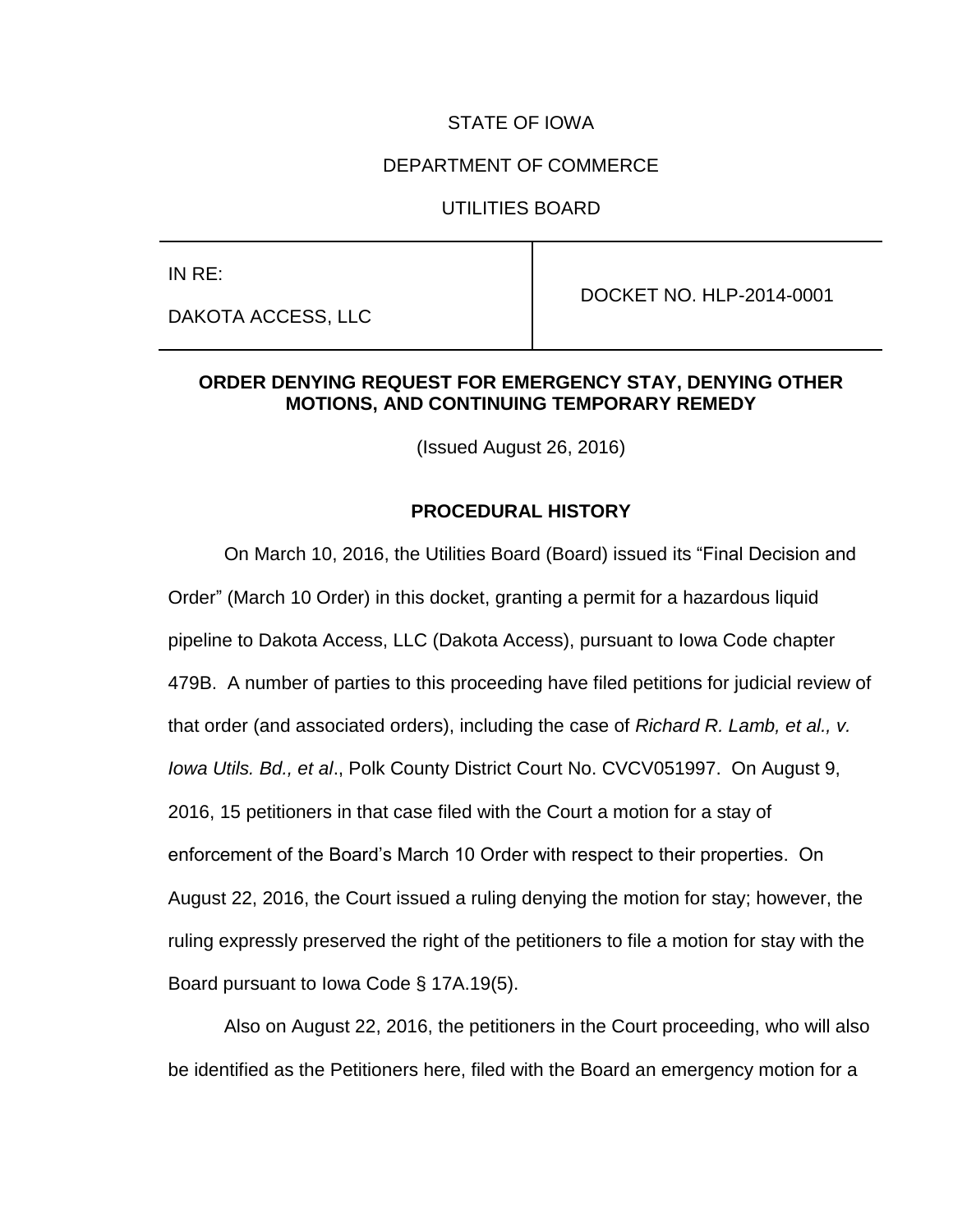stay of enforcement of the Board's March 10 Order while they pursue judicial review of that order.

On August 23, 2016, the Board issued an "Order Requiring Information, Scheduling Oral Argument, and Issuing Temporary Remedy." The Board directed Dakota Access not to conduct any construction or pipeline-related activities on the Petitioners' properties, required that both the Petitioners and Dakota Access provide the Board with certain information, and scheduled an oral argument on the motion for stay for August 25, 2016.

Also on August 23, 2016, Dakota Access filed an emergency motion to dissolve the temporary remedy, which Dakota Access characterized as a stay.

Later the same day, the Petitioners filed an emergency motion for an intermediate stay, seeking an order preventing Dakota Access from constructing its pipeline over their properties while the Board considers the motion for stay filed August 22, 2016.

On August 24, 2016, Dakota Access and the MAIN Coalition filed separate resistances to the August 22, 2016, motion for stay. Later on the same day, Dakota Access filed its response to the Board's request for information.

On August 25, 2016, the Petitioners filed a statement of counsel and, later in the day, affidavits from a number of landowners, all in response to the Board's request for information. The same day, Dakota Access filed a motion to dismiss the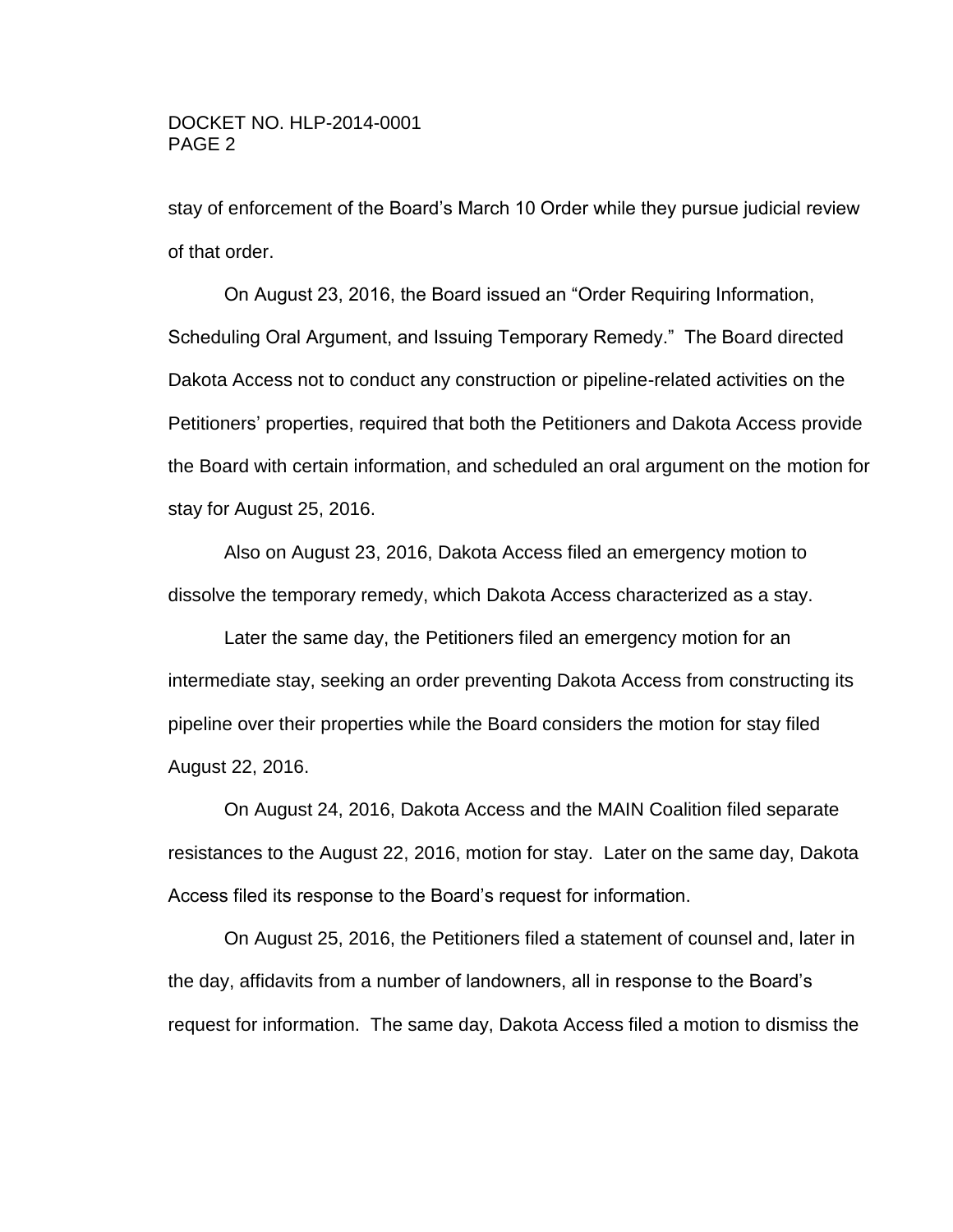motion for stay, arguing that the Petitioners had missed the deadline for filing the requested information and that the motion for stay should therefore be dismissed.

Also on August 25, 2016, the Board heard oral argument from counsel for the Petitioners and counsel for Dakota Access.

### **JURISDICTION**

As noted above, multiple petitions for judicial review of the Board's March 10 Order have been filed. The general rule is that the filing of a petition for judicial review divests the agency of jurisdiction of the matter unless and until the District Court remands the case to the agency. *McCormick v. N. Star Foods, Inc.*, 532 N.W.2d 196, 199 (Iowa 1995). However, there are exceptions to this general rule. Here, the exception is statutory; Iowa Code § 17A.19(5) gives the agency jurisdiction to consider a request for stay after a petition for judicial review has been filed.

### **APPLICABLE LEGAL STANDARDS**

Iowa Code § 17A.19(5)(a) provides that the filing of a petition for judicial review does not automatically stay the execution or enforcement of agency action such as the March 10 Order. Unless precluded by law, the Board "may grant a stay on appropriate terms or other temporary remedies during the pendency of judicial review." Iowa Code § 17A.19(5)(a).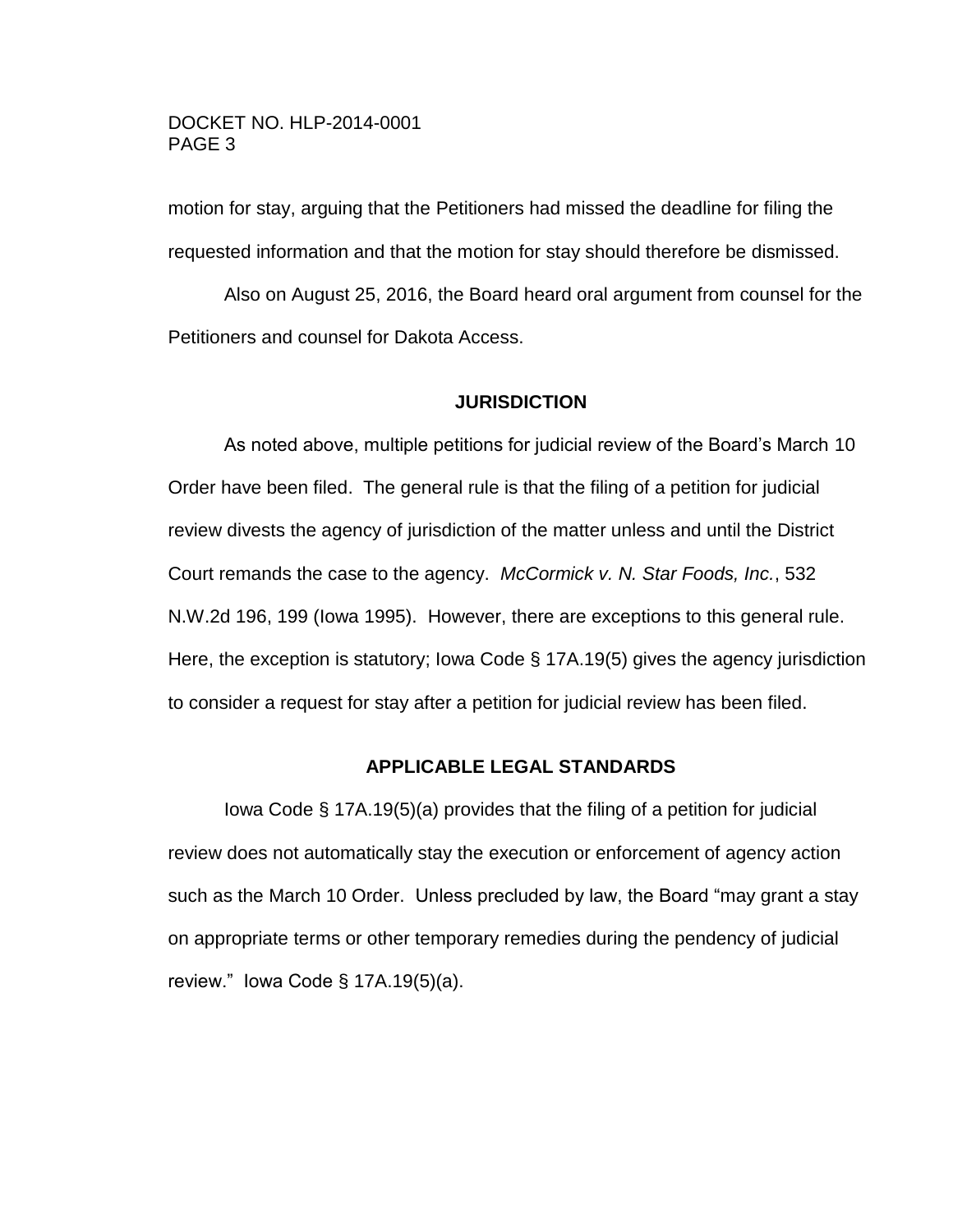$\overline{a}$ 

As the Polk County District Court discussed in its "Ruling on Petitioners' Motion for Stay,"<sup>1</sup> the statute sets forth a process for applying for a stay and the applicants must first apply for a stay from the Board. Iowa Code § 17A.19(5)(a). If the Board denies the application for a stay, the Petitioners may ask the District Court to grant relief. Iowa Code § 17A.19(5)(b). If the Petitioners do so, Iowa Code § 17A.19(5)(c) says the District Court may grant relief only after considering and balancing the following four factors:

> a. The extent to which the applicant for a stay is likely to prevail when the Court finally disposes of the matter;

b. The extent to which the applicant will suffer irreparable injury if relief is not granted;

c. The extent to which the grant of relief to the applicant will substantially harm other parties to the proceedings; and

d. The extent to which the public interest relied on by the agency is sufficient to justify the agency's action in the circumstances.

Although § 17A.19(5)(a) does not say the Board is to consider and balance these four factors when deciding whether to grant an application for a stay, Board rules at 199 IAC 7.28(2) state that in determining whether to grant a stay, the Board shall

<sup>1</sup> *Richard Lamb, et al, v. Iowa Utilities Board, et al.*, Polk County Case No. CVCV 051997, issued August 22, 2016. The Court ruled the petitioners were not entitled to a stay because they did not comply with the requirements of Iowa Code § 17A.19(5) by first requesting a stay from the Board. The motion for stay filed with the Court was denied without prejudice to allow the petitioners the opportunity to file a motion with the Board.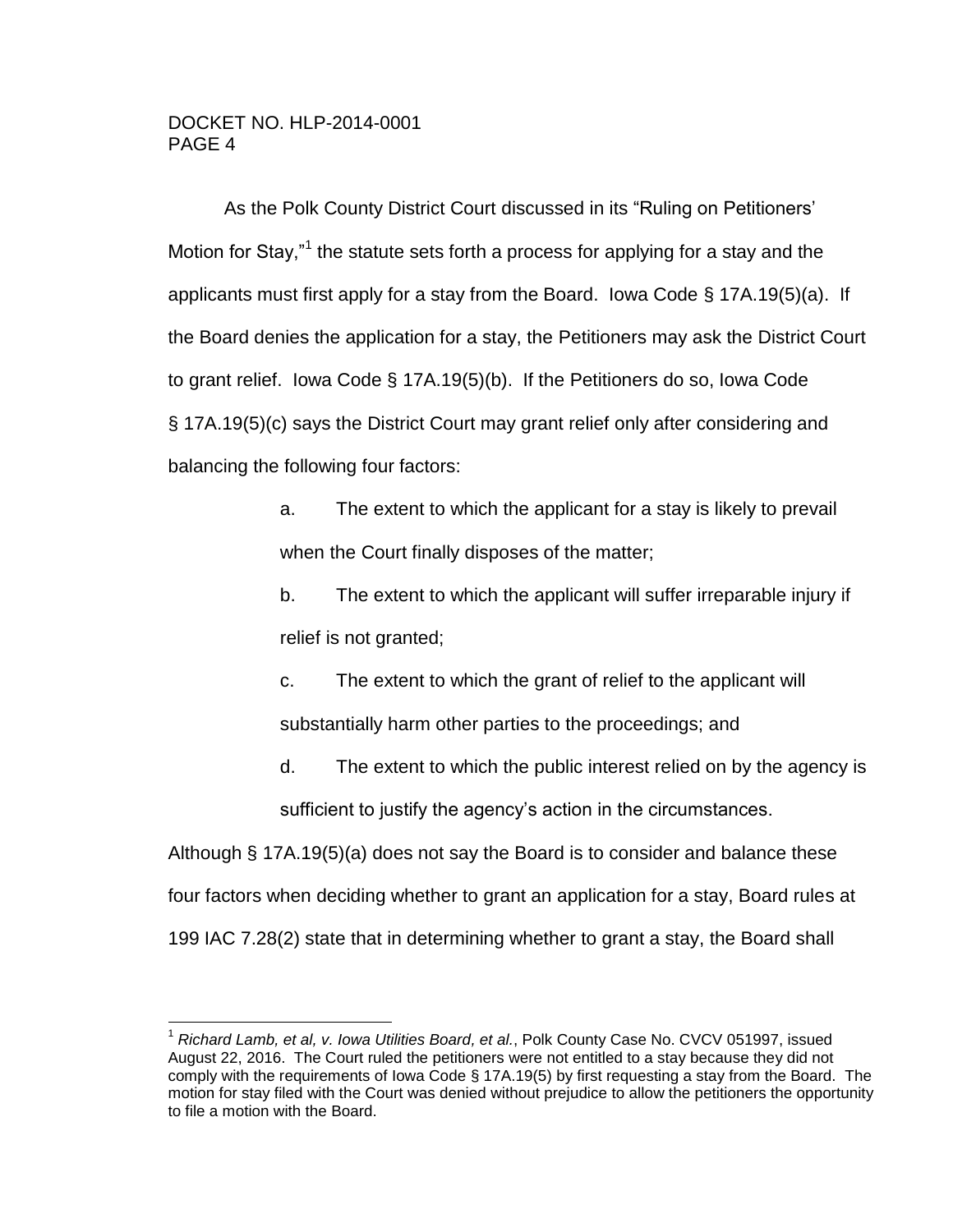consider the four factors listed in Iowa Code § 17A.19(5)(c). Further, in its ruling the District Court stated that if the Petitioners file a motion for stay with the Board, the Board will need to consider the four factors in light of the record before the Board.

The first factor is the extent to which the applicant for stay is likely to prevail on the merits of the appeal. The factor does not specify how likely it must be; instead, "the degree of likelihood of success required to be shown to obtain a stay will necessarily vary with the assessment of the other three factors." *Grinnell College v. Osborn*, 751 N.W.2d 396, 402 (Iowa 2008), citations omitted. A stay can be granted where the likelihood of ultimate success is not high but the other factors favor the applicant. *Id*.

The second factor considers the extent to which the applicant will suffer "irreparable injury" if a stay is not entered. "[T[he irreparable-injury factor was meant to impose a strong showing on the applicant." *Id.*

Even if the Board determines the injury is "irreparable," the Board must then determine the extent of the injury; a minor injury will not support a stay, even if it cannot be repaired. *Id.*

The third factor requires the Board to balance the "irreparable injury" to the applicant if a stay is denied against the "substantial harm" to the other parties if a stay is granted. The different standards reflect a legislative determination that a lower standard applies to the other parties; their substantial harm may offset a showing of irreparable injury. Iowa Code § 17A.19(5).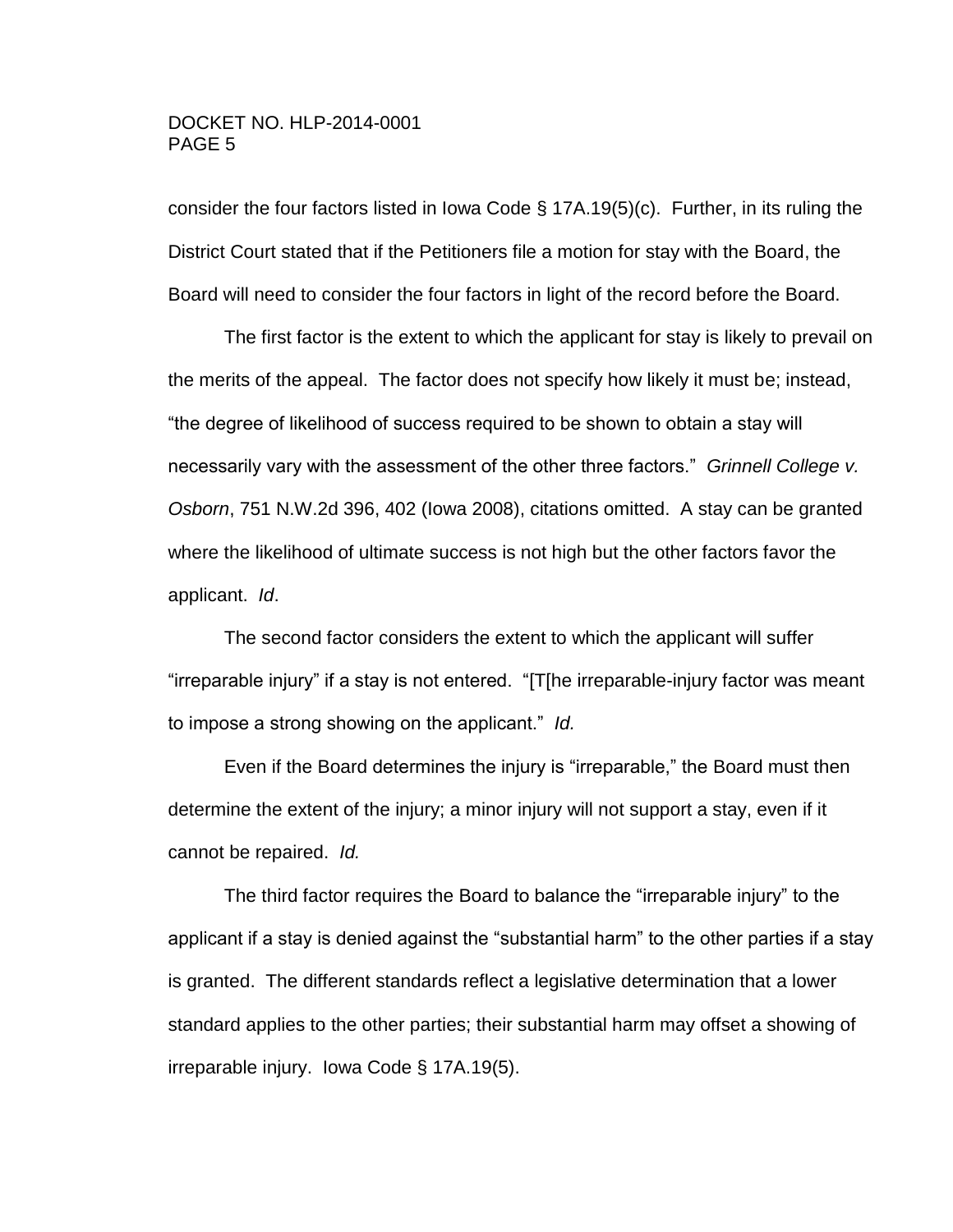The fourth factor requires consideration of the public's interest in the matter. "This factor helps distinguish stays involving agency action from stays or injunctions involving purely private parties." *Grinnell College*, 751 N.W.2d at 403, citation omitted. The interests of private litigants in an agency action may need to yield to the greater public interest. *Teleconnect Co. v. Iowa State Commerce Comm'n*, 366 N.W.2d 511, 513 (Iowa 1985).

# **BOARD DISCUSSION**

### **A. The Emergency Motion for Stay**

The four-factor balancing test can be applied to the information and arguments provided by the parties as follows.

#### *1. Likelihood of success on the merits*.

Without describing all of the arguments presented on this issue, it is sufficient to say that the Board believes the March 10 Order is a well-reasoned decision that correctly applies Iowa law to the evidence in the record and the Petitioners have little likelihood of success on the merits of their appeal. As the *Grinnell* Court indicated, a stay can be granted where the likelihood of ultimate success is not high if the remainder of Petitioners' case for issuance of a stay is compelling, so this determination is not fatal to Petitioners' motion. 751 N.W.2d at 402. Still, this factor weighs against granting the motion for stay.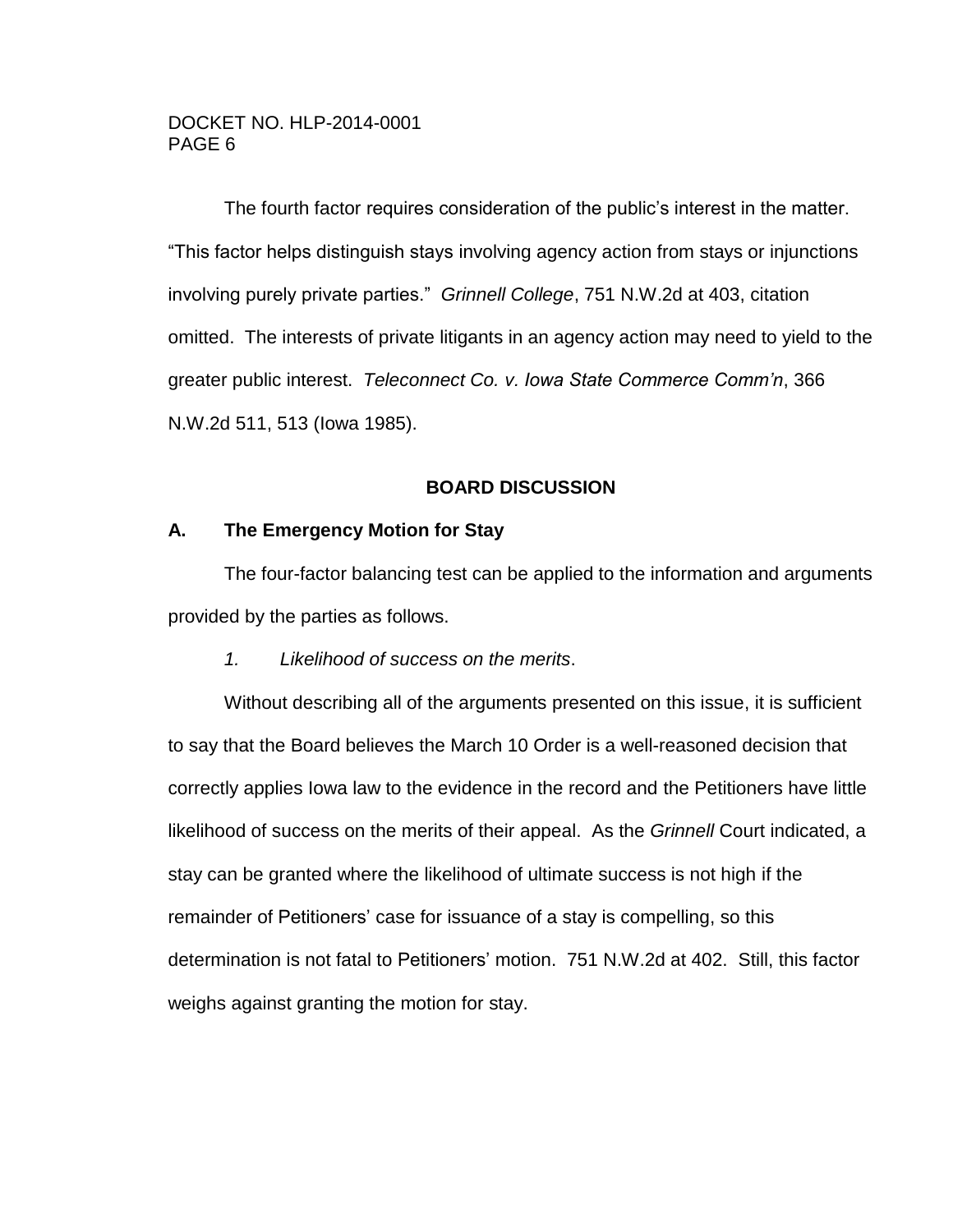### *2. Extent of any irreparable harm to the Petitioners*.

Petitioners argue they will suffer two irreparable harms if there is no stay. First, they say they will lose their right to effective judicial review of the March 10 Order. Second, they say they will lose a unique interest in their real property.

Petitioners argue they will lose their constitutional right to challenge the March 10 Order on judicial review if a stay is denied. They argue that the challenge will be rendered ineffective if there is no stay because once the pipeline is constructed across their properties, it is likely that the only remedy available to the Petitioners (if they prevail on appeal) would be monetary damages. Those damages are already guaranteed under Iowa Code chapters 6B and 479B, so denial of a stay (and construction of the pipeline) would mean that Petitioners would receive no additional relief with a successful appeal. Petitioners say that the result of denying the stay would be to make the appeal process an academic exercise.

Petitioners also argue that they will suffer irreparable harm in the absence of a stay because their unique interest in this land is threatened. Petitioners cite authorities indicating that in at least some circumstances, an interest in land has unique value that cannot be compensated by monetary damages. See, e.g., *O'Hagan v. U.S.* 86 F.3d 776, 783 (8<sup>th</sup> Cir. 1996).

With respect to the Petitioners' right to be heard, Dakota Access argues that the Petitioners have already had the opportunity to be heard by the Board, have pursued other potential remedies that were ineffective, and have chosen not to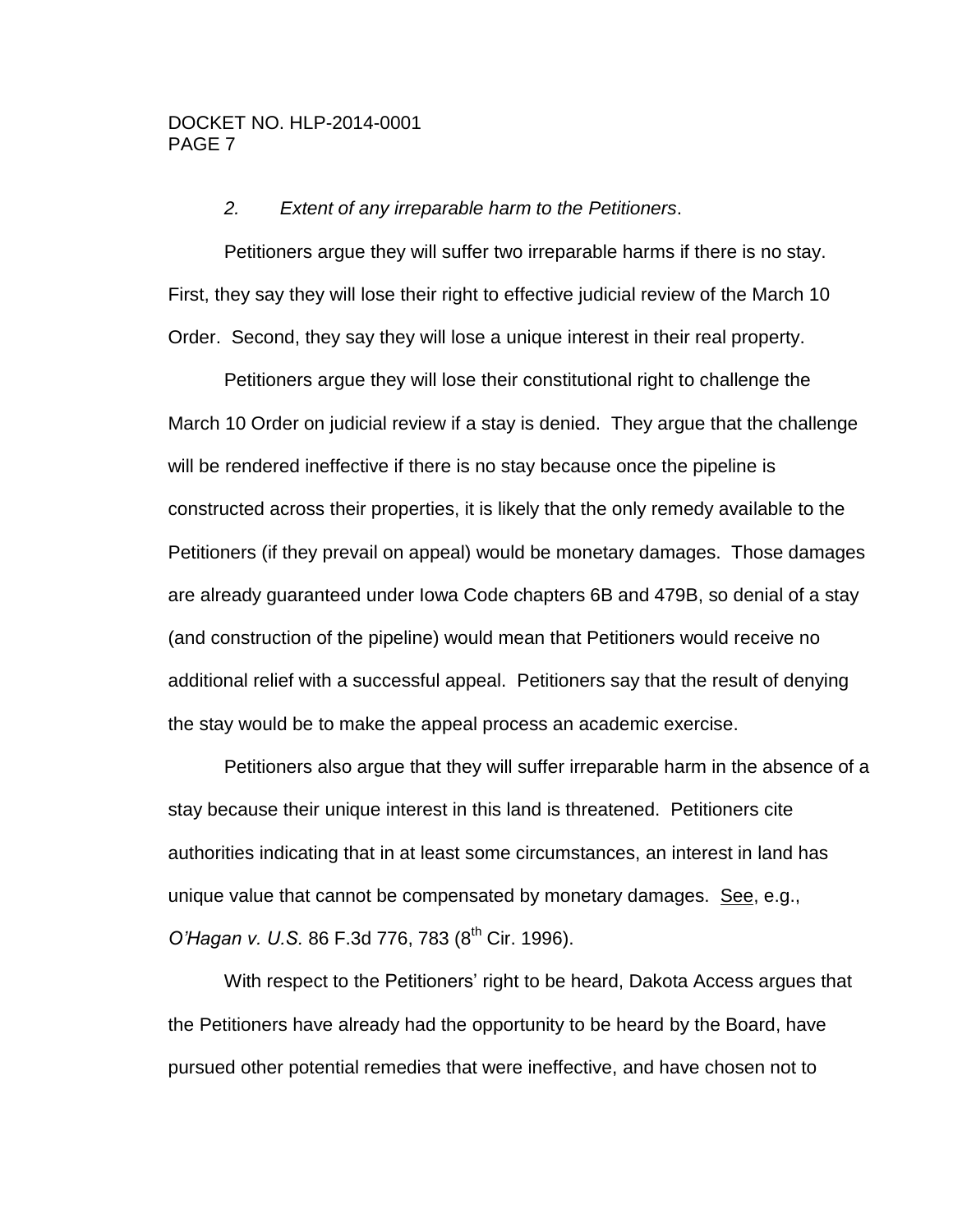pursue other opportunities that were available to them. Many of them were formal intervenors in the Board proceedings, where they presented evidence at the hearing and filed post-hearing briefs. Dakota Access says they could have presented their stay request to the Board at any time after issuance of the March 10 Order, but instead they tried to collaterally attack that order in separate judicial proceedings in a manner prohibited under chapter 17A. Dakota Access argues that if there is any question about the adequacy of judicial review as a remedy for Petitioners, it is a result of their own choices and actions.

Dakota Access argues that Petitioners' claim of a property interest that is unique in a manner that renders monetary damages inadequate is also without merit. Dakota Access cites, among other cases, *Nichols v. City Of Evansdale,* 687 N.W.2d 562, 567 (Iowa 2004) for the proposition that monetary damages can be a sufficient remedy where an underground pipeline is located on property without an easement or other right to be there.

Finally, to the extent the Petitioners are arguing that construction of the pipeline will, by itself, cause irreparable harm to the land, Dakota Access notes that the Board's rules require the company to fully mitigate any harm to the land caused by construction; rule 199 IAC 9.4(2)(d) requires, for example, that drain tile damaged by construction must be repaired "to its original or better condition." Further, Dakota Access says that the Petitioners have conceded they have extensive tile systems on their properties; Dakota Access says the Petitioners cannot argue that the soils will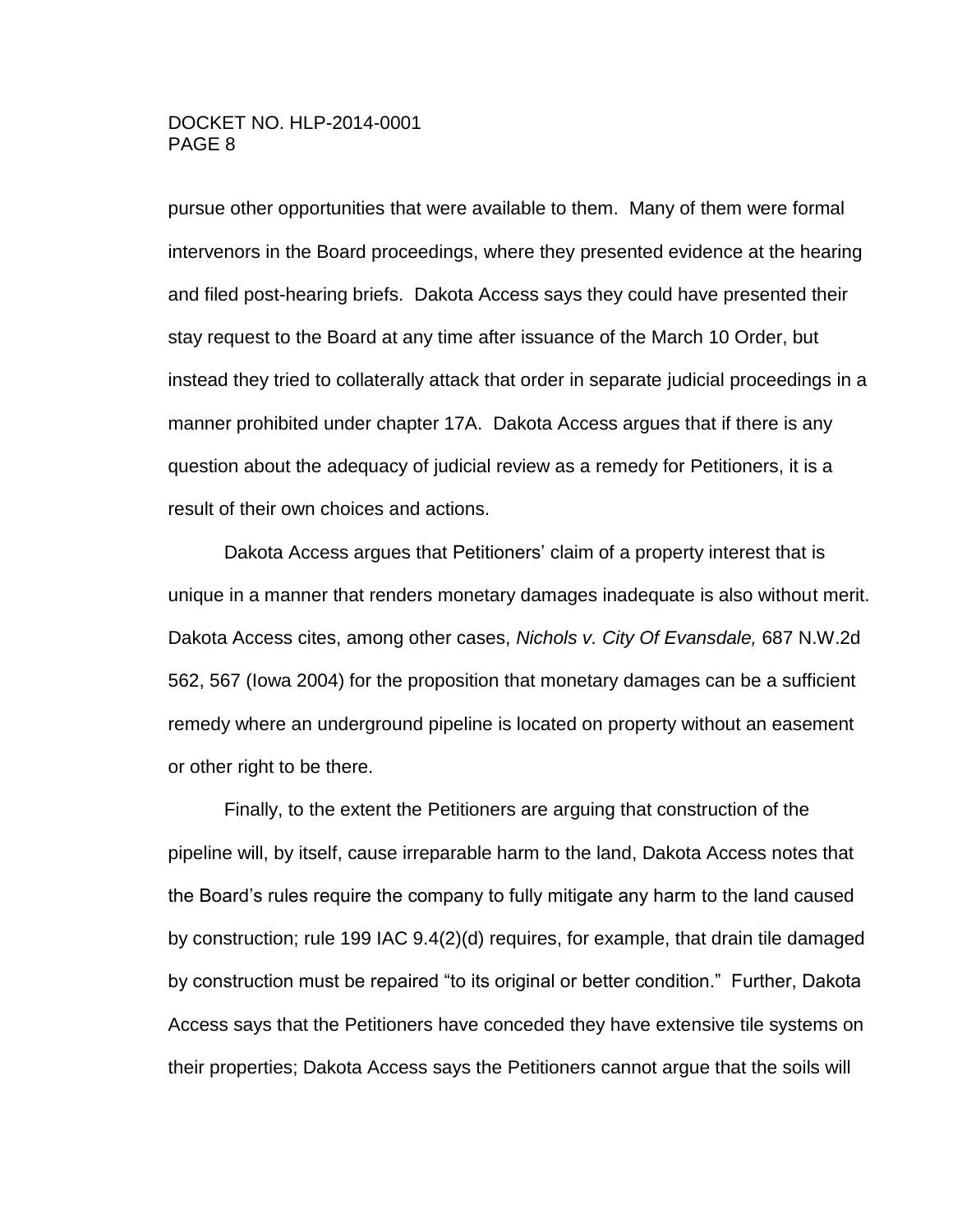be irreparably harmed by pipeline construction when they have disturbed the soils in the same manner in order to install tile.

The Board finds that the Petitioners have shown that if the motion for stay is denied, they may suffer harm in the form of limitation of their remedies on appeal. If the stay is granted and they win on appeal, then they may be able to completely prevent construction of this pipeline on their property. If the stay is not granted, then it appears likely that the pipeline will be constructed and then, even if they win on appeal, they will only receive the monetary damages they have already received or are already entitled to.

Either way, however, Petitioners will have all their due process rights to pursue their appeal. The difference is only in the remedies that may be available to them, if they win. Still, the Board finds that the Petitioners have made a showing that the denial of the stay would cause them irreparable harm in the form of loss of the remedy they desire.

#### *3. Substantial harm to other parties*.

Petitioners argue that Dakota Access will not be substantially harmed if a stay is granted. Petitioners recognize that Dakota Access claims it will suffer significant financial costs if a stay is granted, but Petitioners say that is caused by Dakota Access's decision to set an aggressive construction schedule that left no flexibility for the legal challenges that should have been anticipated by Dakota Access. Further, Petitioners argue that no financial injury to Dakota Access from granting a stay can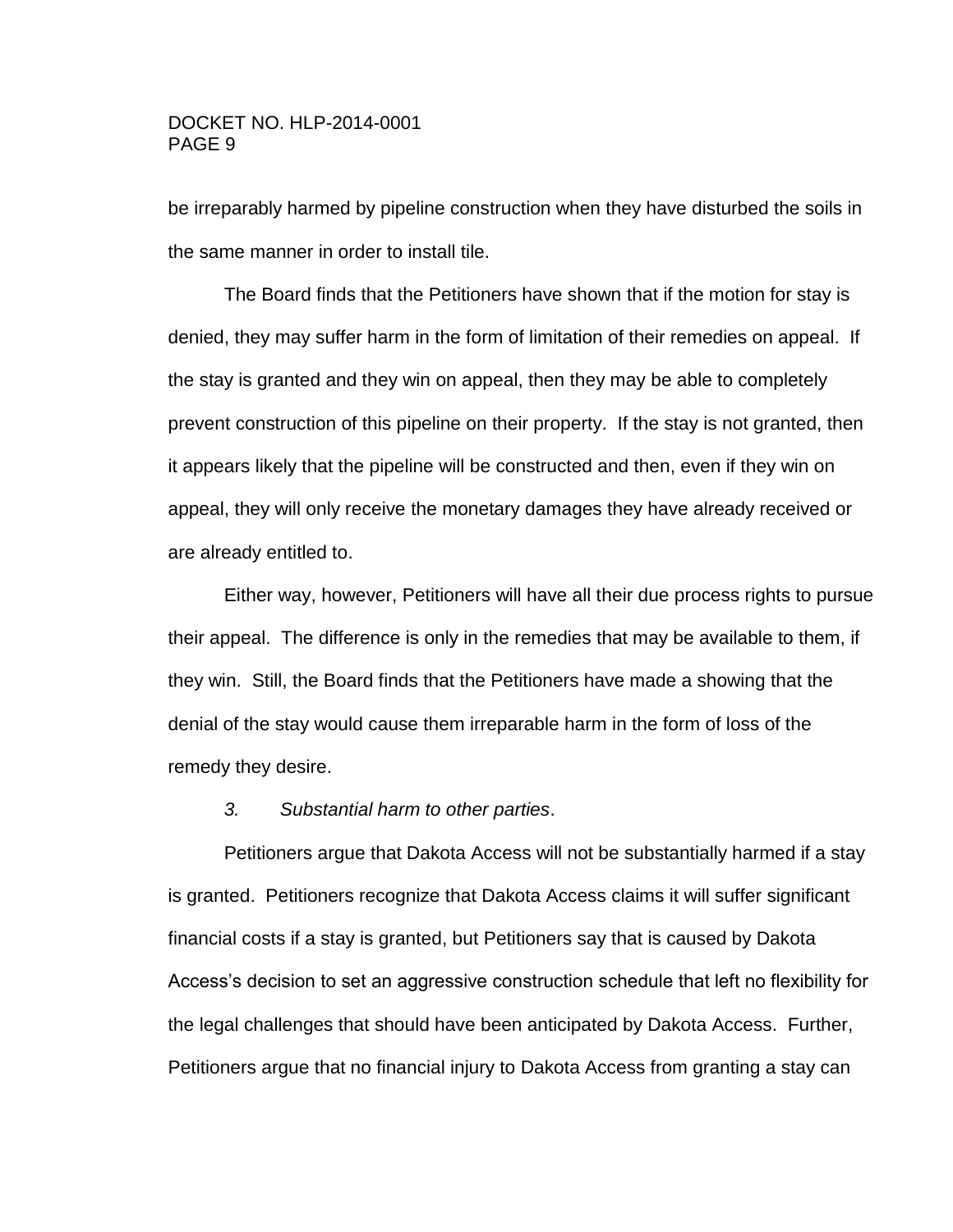overcome the Petitioners' loss of their constitutional due process rights if the stay is denied. Finally, Petitioners argue that so long as Dakota Access is unable to operate the pipeline (that is, so long as any other part of the pipeline is not yet completed), the stay would not be the cause of any operational losses the company might claim.

Dakota Access argues that a stay (and any associated interruption in construction work) will harm many who are not even parties to this proceeding. Approximately 8,000 workers are now in the field along the entire pipeline route; delay could adversely affect those workers. Dakota Access says those workers are spending money on goods and service in the various communities along the route; delay could adversely affect those local communities, as well.

Dakota Access further argues that a delay in construction would increase the likelihood of having to delay final grading and restoration of at least some parcels of land until the spring of 2017, interfering with a second growing season on those properties, and therefore adversely affecting those other landowners. (Att. G to the resistance filed August 24, 2016.)

Dakota Access also argues that a stay would harm the company and its partners. Dakota Access offers the affidavit of Mr. Joey Mahmoud (Attachment G to the resistance filed August 24, 2016), who states that when there is no construction due to delays the cost to Dakota Access is approximately \$1.3 million per spread per day. In addition, if construction is stayed on Petitioners' parcels and Dakota Access has to move its construction spreads around those parcels, the cost of each such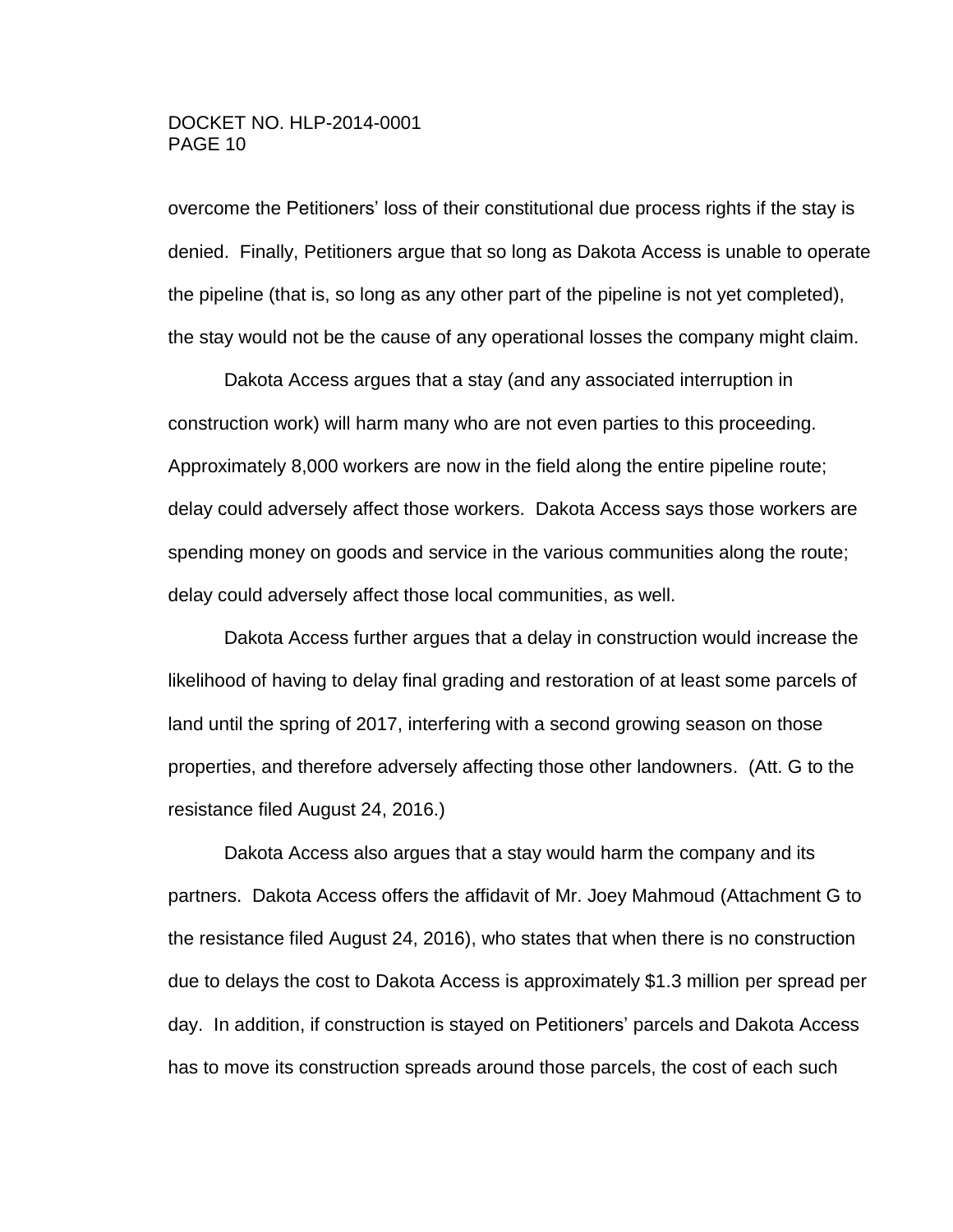move is approximately \$535,000. Mahmoud also says that if the anticipated inservice date for the pipeline is delayed, Dakota Access and its partners will lose approximately \$83.3 million per month in revenues. Mahmoud does not indicate what the anticipated in-service date might be; however, at oral argument counsel for Dakota Access stated his belief that the in-service date is some time in November 2016.

Dakota Access concludes that granting the stay would very likely cause millions of dollars of harm to Dakota Access, and potentially much more. Dakota Access notes that the decision of the Petitioners to delay their request for stay until the eleventh hour has exacerbated these harms, as the company cannot realistically alter its construction schedule at this stage to avoid these parcels at reasonable cost.

As described in the previous section of this Order, the Board finds that Petitioners have made a case that their relief options on appeal may be adversely affected if the motion for stay is denied. If a stay is granted and Petitioners ultimately win on the merits of their appeal, then they (or at least most of them) would be able to entirely avoid having their soil disturbed by the construction and continuing presence of the pipeline.

If a stay is denied, however, the construction schedule information provided by Dakota Access shows the pipeline may be completed and in operation before the judicial review proceeding is completed. Under those circumstances, if the Petitioners were to win on the merits, the only realistic remedy left to them would be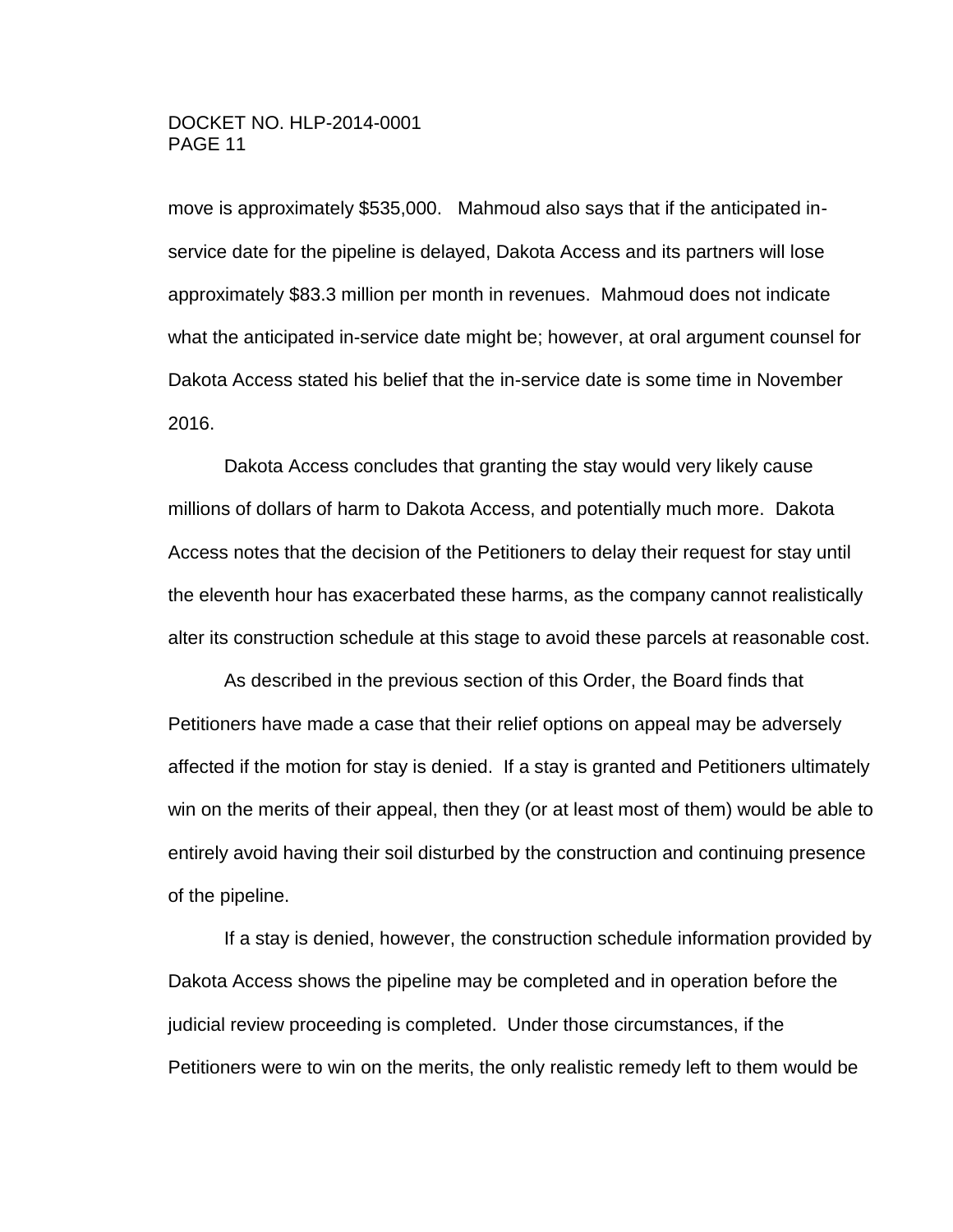monetary damages; the disturbance of their soil for pipeline construction could not be undone. The Petitioners point out they are already entitled to monetary damages under Iowa Code chapters 6B and 479B, so as far as they are concerned a denial of the motion for stay would make judicial review proceedings ineffective.

Dakota Access has also made a persuasive case that granting a stay pending judicial review would cause substantial harm to the company and, perhaps, to others who are not parties to this proceeding. The Board must balance these conflicting potential harms. In doing so, the Board will also consider the first factor, the Petitioners' likelihood of success on the merits. Because the Board has already concluded that the Petitioners are not likely to be ultimately successful on appeal, the risk of actual harm occurring to their interests is reduced.

Further, Iowa Code § 17A.19(5) requires that the Petitioners show "irreparable" harm to justify a stay, while the other parties must only show "substantial" harm to resist one. This difference reflects a decision by the General Assembly that the burden on a party seeking to interfere with the effectiveness of an administrative agency's order is a heavy one, heavier than the burden on those opposed to a stay. This consideration also tips the balance against granting the motion or stay, as Dakota Access has shown a significant likelihood of substantial harm not only to itself, but also to others who are not parties here, if the motion for stay is granted.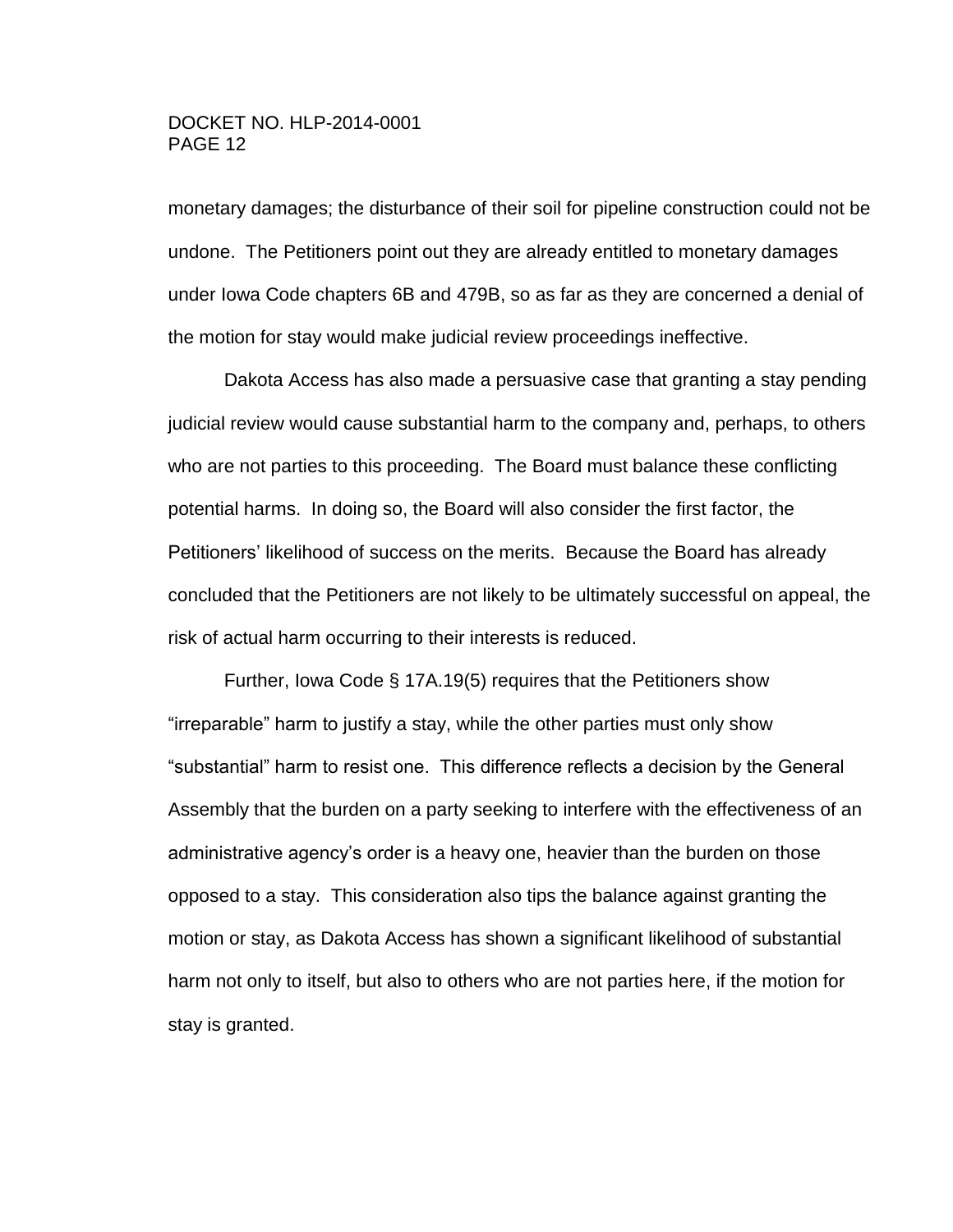Finally, the Board is guided by the decision of the *Nichols* Court, holding that in a situation where sewer lines were found on property where there was no easement for them, "the [property owners] can be adequately compensated by damages." 687 N.W.2d at 572. In *Nichols,* the city gave a deed to a private party and that deed did not reserve to the city the right to have sewer mains on the property. The Court found monetary damages provided an adequate remedy. The result here, if the Dakota Access pipeline is built and the Petitioners are ultimately successful on appeal, would be much the same.

The Board notes that this analysis also addresses Petitioners' argument that their property is unique such that monetary damages cannot be adequate. The *Nichols* decision holds otherwise.

Accordingly, the Board finds that the Petitioners have not established that they will be irreparably harmed by a denial of the stay, while Dakota Access has shown that it, and others, are likely to suffer substantial harm if a stay is granted. These two factors, considered together, weigh against granting the motion for stay.

*4. The public interest*.

Petitioners argue the public interest factor supports their motion for stay. They say that the public interests identified by the Board in the March 10 Order (which Petitioners describe as public safety reasons and economic benefits) are either unsupported by substantial evidence in the record (for the public safety reasons) or represent a factor the Board is prohibited from considering (for the economic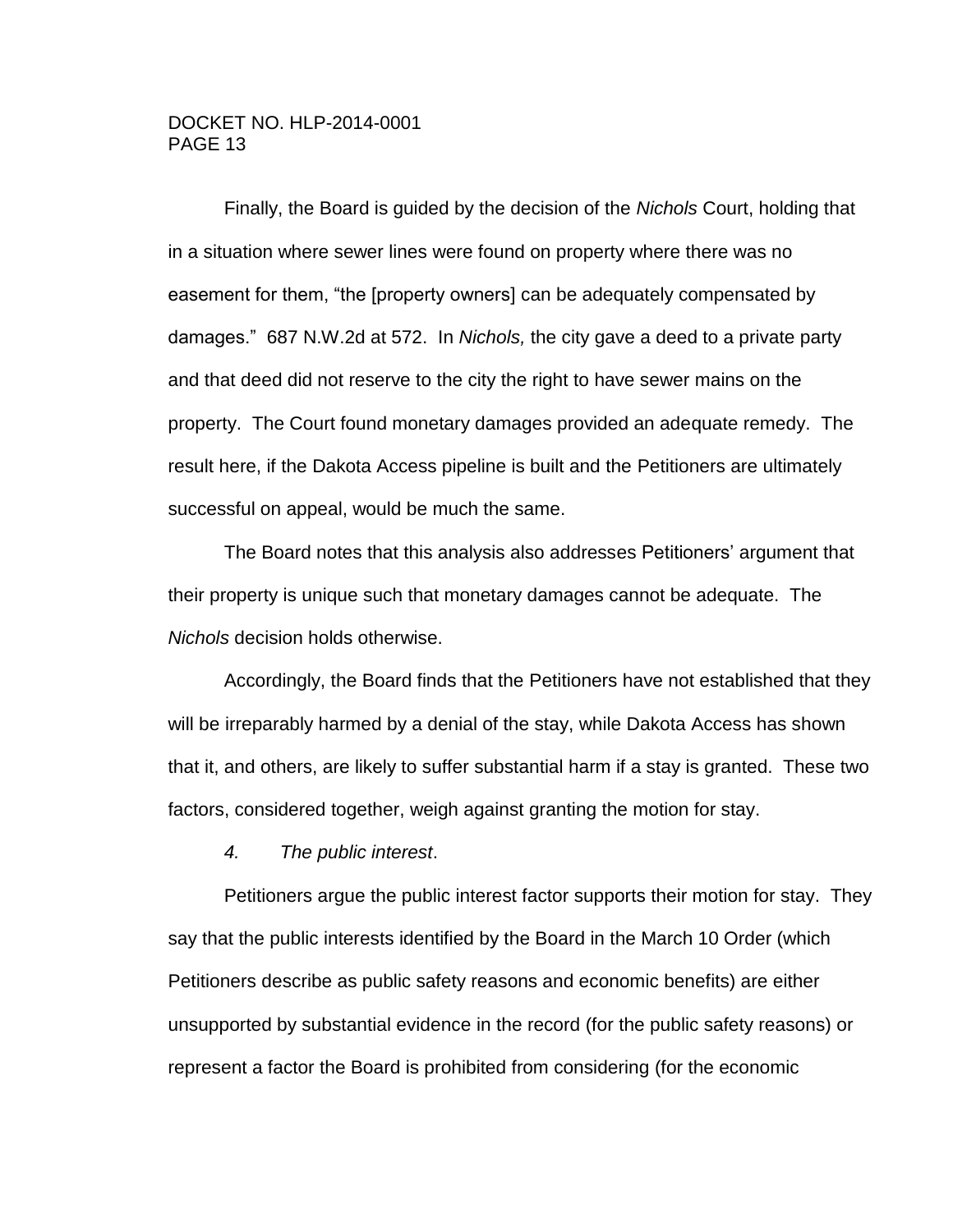benefits). Petitioners conclude that even if some public interest were identified that would tend to justify a stay, it could never outweigh the Petitioners' constitutional right to pursue their appeals.

Dakota Access argues that the Board has already considered the public interest as it is affected by this project and the Board has concluded that the project will promote that interest. The safety and economic benefits of the project have already been determined and, according to Dakota Access, "a stay of construction denies the public those benefits."

The Board has determined that this project, when completed, will promote the public convenience and necessity. Any delay in achieving that public benefit is potentially counter to the public interest. However, it is likely that benefit will be achieved regardless of whether the stay is granted, even if it might be somewhat delayed; the Board finds that this factor tends to weigh against granting the motion for stay, but it is not a major factor in the overall balancing test.

#### **B. Rulings on other pending motions**

*1. Dakota Access's motion to dissolve temporary stay.*

The motion to dissolve temporary stay filed by Dakota Access on August 23, 2016, asserts that the Board committed error by issuing a stay that alters the status quo without holding a hearing, without considering the four-factor balancing test, and without requiring a bond. Dakota Access asks that the temporary stay be dissolved. The Board will deny the motion.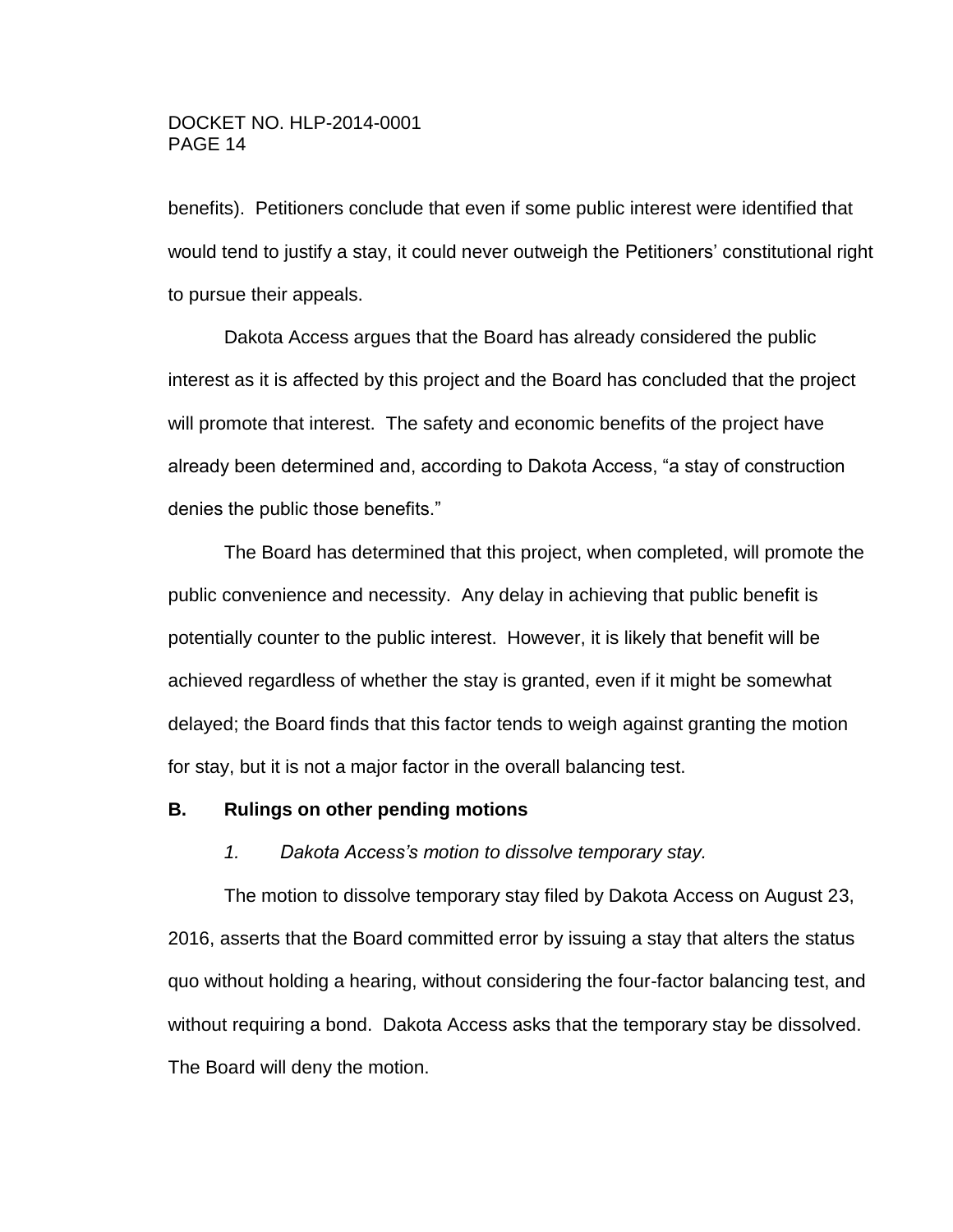First, the Board notes that it did not issue a temporary stay. Iowa Code § 17A.19(5) allows an administrative agency to "grant a stay on appropriate terms *or other temporary remedies* during the pendency of judicial review." (Emphasis added.) The Board's August 23, 2016, order is clear that the agency was issuing a "temporary remedy." The names attached to agency action can be important; for example, in *East Buchanan Tele. Coop. v. Iowa Utils. Bd.*, 738 N.W.2d 636 (Iowa 2007), the Iowa Supreme Court held that the Board had the authority to order a telephone company to refrain from blocking certain calls, but the agency lacked the authority to characterize that order as an "injunction" because that is a judicial remedy enforceable through a court's authority to find a party in contempt. 738 N.W.2d at 641. However, the substance of the Board's order was still effective because the Board has the authority to make decisions regarding regulation of utilities and "the corresponding power to issue orders implementing them." *Id*. at 642. Here, the Board expressly did not issue a stay; it issued a "temporary remed[y] during the pendency of judicial review."

Second, the Board has the authority to take any action necessary or appropriate to the discharge of its duties, consistent with law and with the rules and orders of the Board. 199 IAC 7.3(10). Here, the Board issued the temporary remedy in order to allow it time to gather the information and arguments from the parties that is necessary to apply the four-factor test to the motion for stay. This was a necessary and appropriate action to fulfill the mandate of 199 IAC 7.28.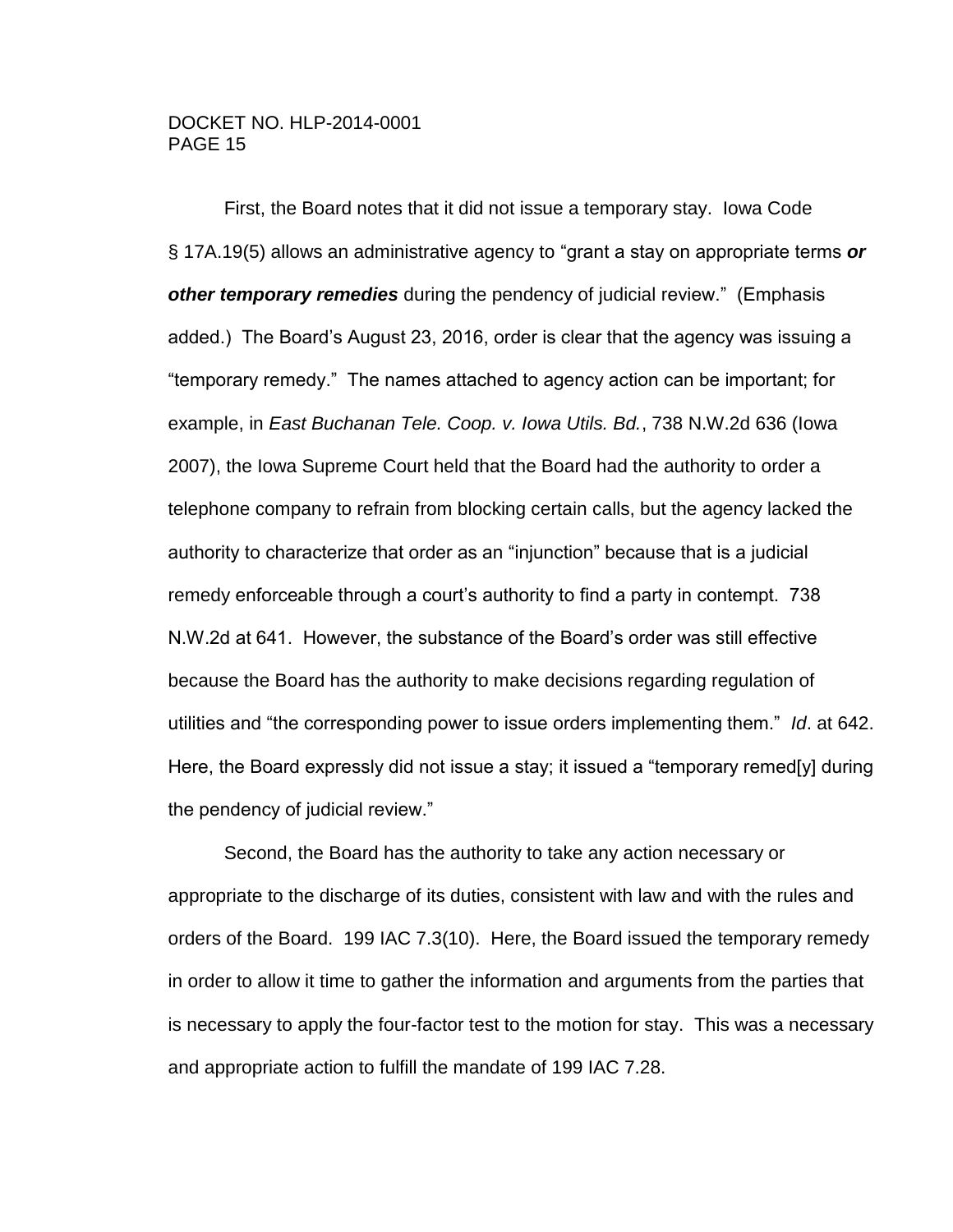Third, the temporary remedy has not adversely affected Dakota Access's construction schedule. Attachment A to the response Dakota Access filed on August 24, 2016, shows the projected schedule of pipeline-related activities on the Petitioners' properties. It shows only one activity with a date that could be affected by the temporary remedy; all other activities are scheduled to occur after the temporary remedy has expired. Further, that one potentially-affected activity (staking on the LaVerne Johnson property) has already been completed, according to the affidavit filed by Mr. Johnson on August 25, 2016.

It may be that a bond should have been required; the Board is not deciding in this case whether an administrative stay or other temporary remedy under Iowa Code § 17A.19(5) requires a bond. However, if one were required, Dakota Access has not provided a specific amount for the bond; at oral argument, counsel for Dakota Access stated that he had not seen or read the contract that supports Dakota Access's request for bond, so he could not answer the Board's questions about the contract. In the absence of adequate information about the terms of the contract, such as an ability to determine whether the contract's move-around provisions have exceptions or other relevant exclusions, there is no adequate basis to determine the proper amount of any bond that might be required. Accordingly, the Board will not make any decision on this issue.

For all of these reasons, the motion to dissolve the temporary stay will be denied. Further, the temporary relief ordered by the Board on August 23, 2016, will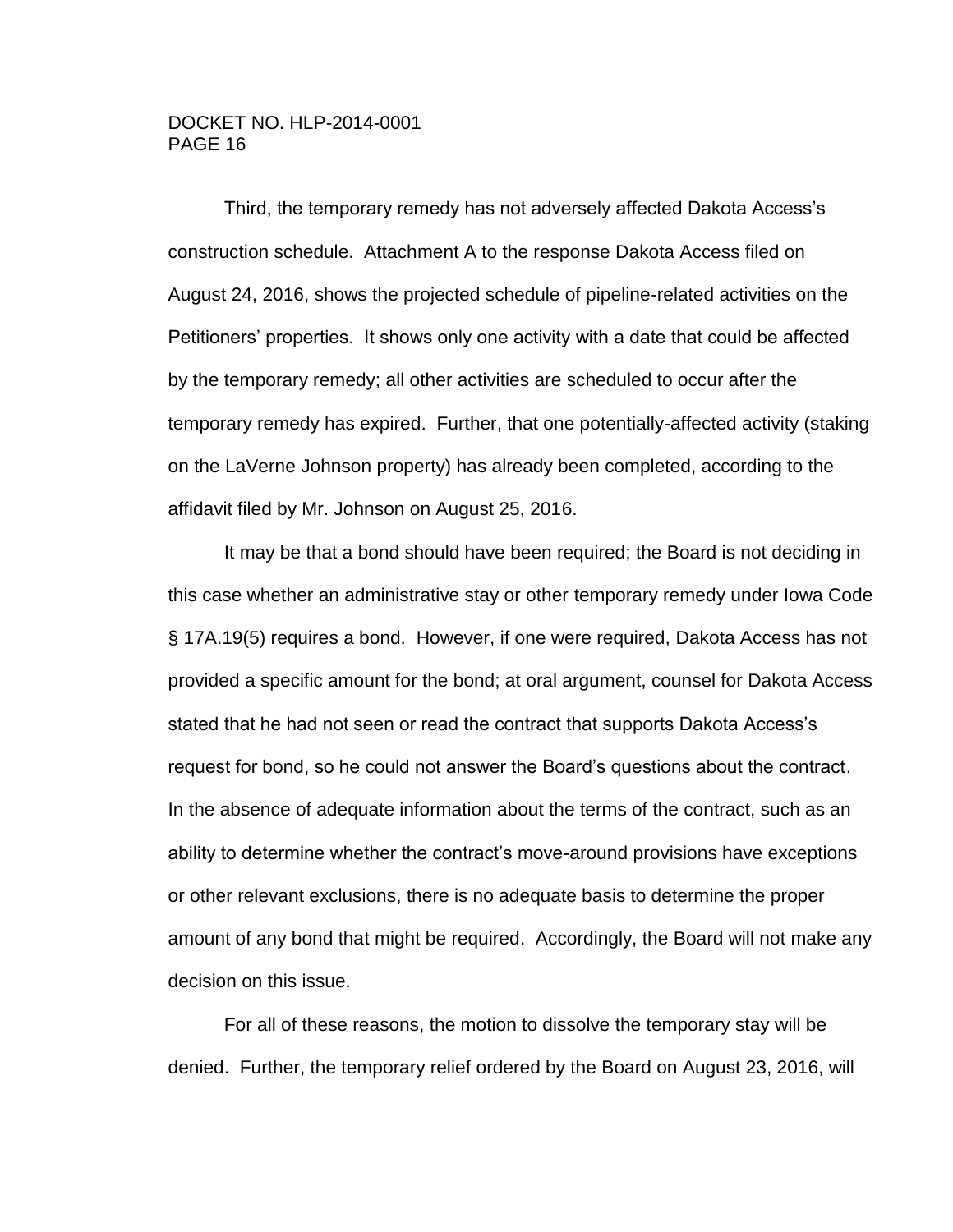remain in place until 9 a.m. on Monday, August 29, 2016, to allow the Petitioners an opportunity to exercise their right to seek a stay from the District Court under Iowa Code § 17A.19(5)(c).

### *2. Dakota Access's motion to dismiss.*

On August 25, 2016, Dakota Access filed a motion to dismiss the motion for stay, arguing that Petitioners failed to file information required by the Board's August 23, 2016, order in a timely manner. Dakota Access argues that the Petitioners seek extraordinary relief with their motion for stay, and "having created an emergency which the Board and Dakota Access have jumped through hoops to respond to timely, there is no excuse for Petitioners not taking the required steps to promptly prosecute their own case as required by the Board's August 23 Order."

The August 23 order required that the Petitioners file written answers to the Board's questions by 2 p.m. on August 24, 2016. However, it also provided that "to the extent Petitioners are unable to provide complete written answers in that time frame, Petitioners should be prepared to answer these questions at oral argument…." (Order at p. 7.) Petitioners were prepared to answer the questions at oral argument; the motion to dismiss will be denied.

## **CONCLUSION**

The Board has reviewed and considered the arguments presented by the parties and concludes that the emergency motion for stay should be denied.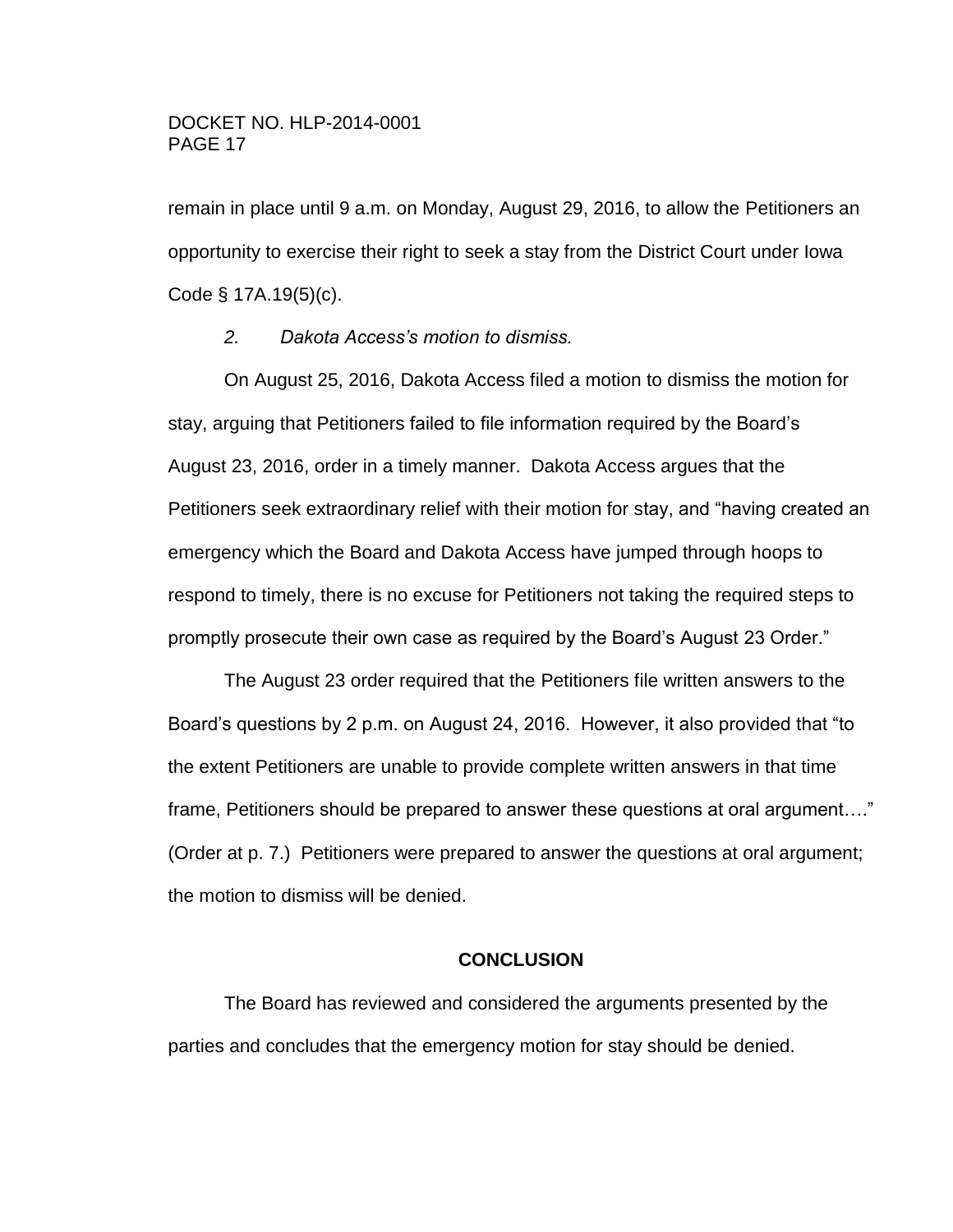However, the temporary remedy ordered by the Board on August 23, 2016, will remain in effect until 9 a.m. on August 29, 2016.

The other pending motions described in this order are also denied.

# **ORDERING CLAUSES**

# **IT IS THEREFORE ORDERED:**

1. The Emergency Motion to Stay Enforcement of the March 10, 2016, Final Decision and Order in Docket No. HLP-2014-0001 is denied.

2. The temporary remedy ordered by the Board in its August 23, 2016, "Order Requiring Information, Scheduling Oral Argument, and Issuing Temporary Remedy" shall continue to be in effect until 9 a.m. on August 29, 2016. Dakota Access, LLC, continues to be prohibited from conducting any construction or other pipeline-related activities on any of the properties that are the subject of the emergency motion for stay filed in this docket on August 22, 2016, until that time.

3. The "Emergency Motion to Dissolve Temporary Stay" filed by Dakota Access, LLC, on August 23, 2016, is denied.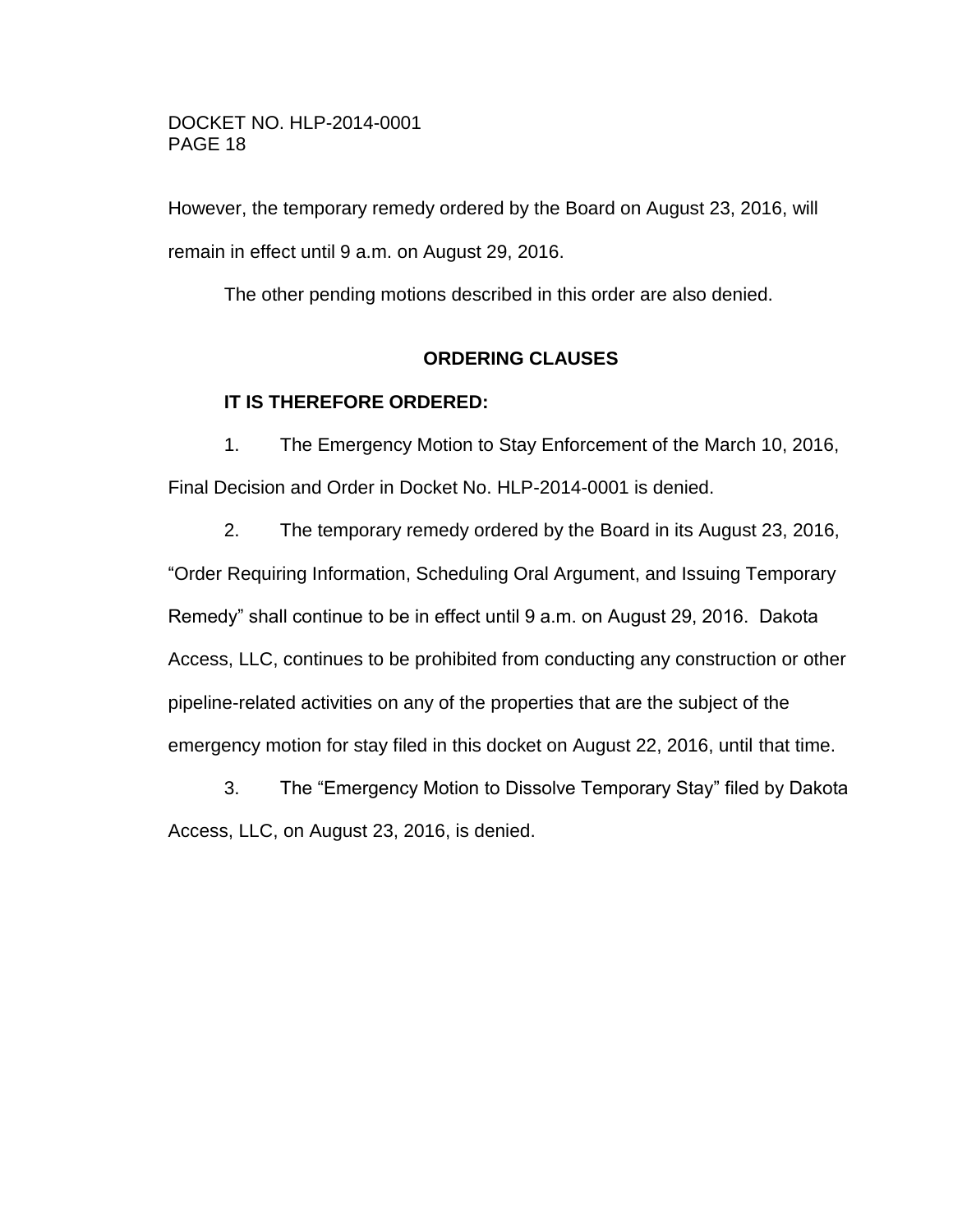4. The "Motion to Dismiss Petitioners' Motion for Stay" filed by Dakota

Access, LLC, on August 25, 2016, is denied.

# **UTILITIES BOARD**

 */s/ Geri D. Huser* 

ATTEST:

 */s/ Elizabeth S. Jacobs* 

 */s/ Trisha M. Quijano*  Executive Secretary, Designee

Dated at Des Moines, Iowa, this 26<sup>th</sup> day of August 2016.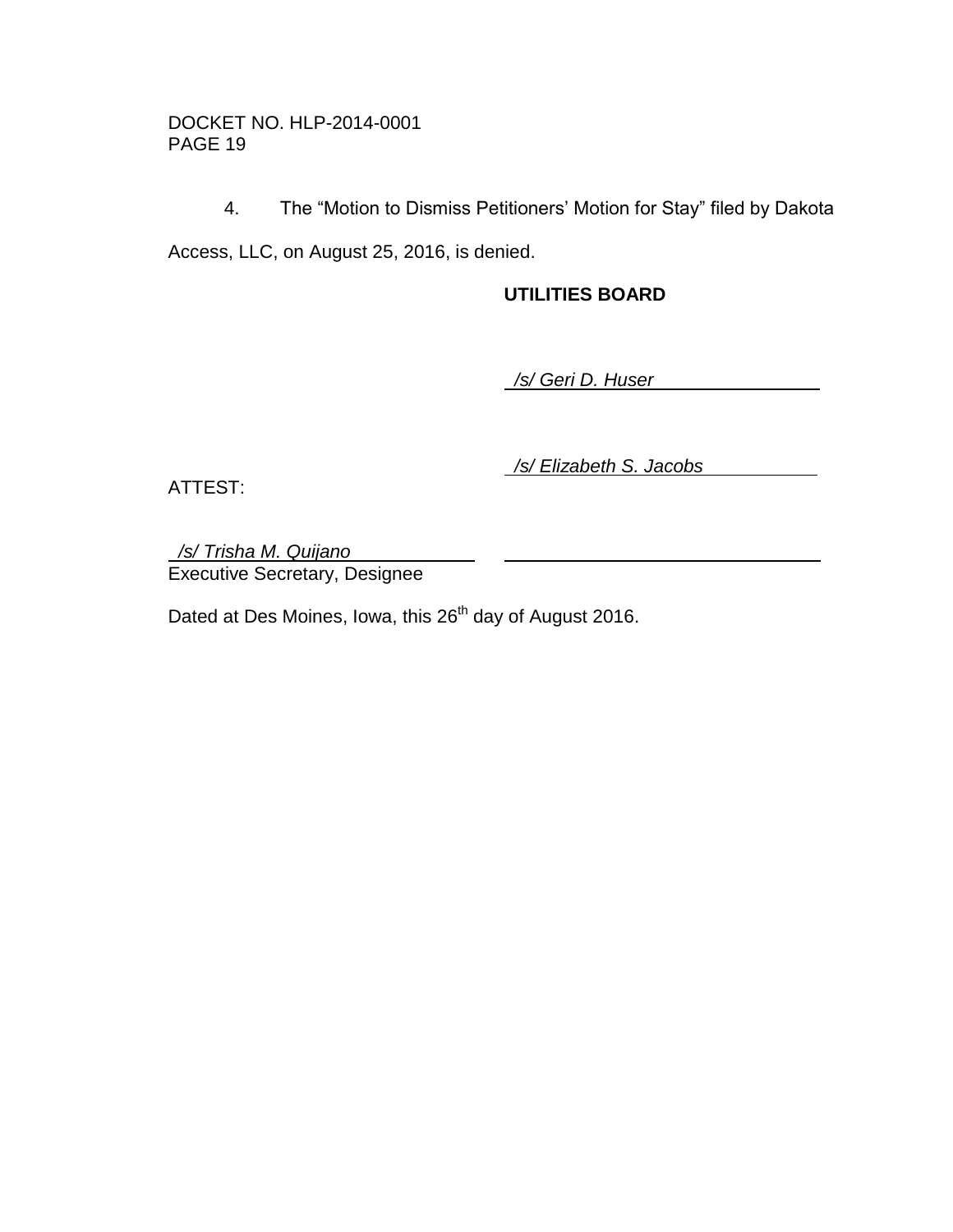### **DISSENT**

For the reasons stated in my Dissent to the Board's August 23, 2016, "Order Requiring Information, Scheduling Oral Argument, and Issuing Temporary Remedy," I respectfully dissent from Ordering Clause No. 2 of this order, granting a temporary remedy prohibiting construction or other pipeline-related activities on the subject properties until 9 a.m. on August 29, 2016. I continue to believe that 199 Iowa Admin. Code 7.28 requires that the four-factor analysis be used when determining whether to grant a motion for stay and that there is no difference between a temporary remedy that is in effect a stay and a stay itself. Therefore, the Board must consider the four-factor analysis in connection with the temporary remedy and that has not been done. Thus, the Board cannot continue a temporary remedy that has the same effect as a stay. Furthermore, the Board has appropriately applied the fourfactor analysis to the Petitioners' request for stay and in this order finds that the balance of the four factors does not support granting the motion for stay. Since it continues to be my opinion that the temporary remedy is in effect a stay, the Board must reach the same decision on the temporary remedy as was reached on the Petitioners' motion for a stay.

The Petitioners, by their own admission, indicated that the motion for a stay could have been filed with the Board any time after April 28, 2016. Motions for stay could have also been filed in each of the condemnation proceedings. Even after receiving 48-hour construction notices, Petitioners still chose not to seek a stay in